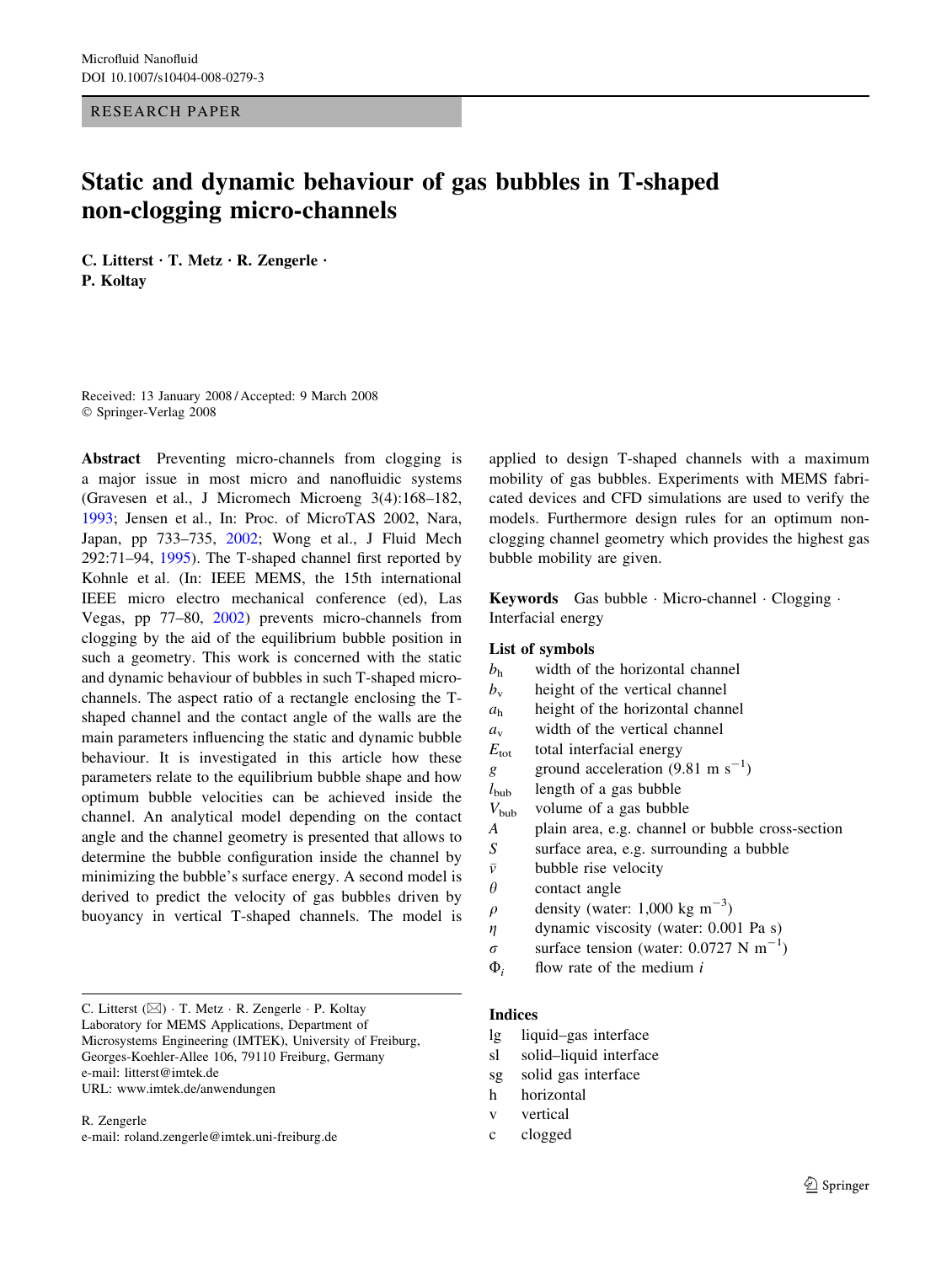#### <span id="page-1-0"></span>1 Introduction

It is a well known phenomena in micro-fluidics that gas bubbles are able to block liquid flow in micro-channels (Gravesen et al. [1993\)](#page-9-0). Reasons for this are the pressure loss from front menisci to back menisci of bubbles due to contact angle dynamics (Wong et al. [2005](#page-9-0)) and constrictions (Jensen et al. [2004\)](#page-9-0). Apart from blocking channels from liquid flow entrapped bubbles can act by their compressibility as capacitive elements which lead to a damping of high frequent flow signals that are required, e.g. in micro-pumps or dispensers (Steinert et al. [2004\)](#page-9-0).

Some strategies exist to avoid the inclusion of gas bubbles at initial priming of micro-fluidic systems (Goldschmidtboeing et al. [2006;](#page-9-0) Steinert et al. [2004](#page-9-0); Zengerle et al. [1995\)](#page-9-0) which may not be applicable in all cases. In particular these strategies fail if bubbles occur in micro-fluidic systems during the normal operation of a device like, e.g. in direct methanol fuel cells (Litterst et al. [2006\)](#page-9-0) or electrolysers. The T-shaped channels studied in this work provide another approach to the described problem: the idea is to guide existing bubbles into positions where they do not disturb the micro-fluidic process or where they can be discharged from the device. This is achieved by geometrical constraints of the channel walls only without changing the wetting conditions.

The structure sketched in Fig. 1 has been presented first in Kohnle et al. ([2002\)](#page-9-0), where it was termed channel in channel (CHIC). In the current work it will be referred to as T-shaped channel. The channel design is built by a horizontal and a vertical block parameterized by  $a_h b_h$  and  $a_v b_v$ . Therefore the outer dimensions of the rectangle enclosing the channel cross-section is given by the parameters  $b_h b_v$ .

The design avoids complete obstruction (clogging) of the channel by gas bubbles and improves their mobility under certain circumstances. Its practical applicability has been demonstrated in a highly integrated sensor controlled fountain pen (Waibel et al. [2003](#page-9-0)) as well as in a flow field for the removal of gas bubbles from the anode side of a direct methanol fuel cell (Litterst et al. [2006\)](#page-9-0). The channel configuration can be produced simply by a two step etching process or micro-milling.

In a well designed T-shaped channel an entrapped gas bubble either adopts a vertical or horizontal shape only covering the channel cross-section partially. This leads to either two or one liquid filled spaces beside a bubble (Fig. 2a, c) where liquid can bypass. If a T-shaped channel is not well designed, a gas bubble can also occupy the channels whole cross-section (cf. Fig. 2b). Design rules for channels leading to safe and stable bubble positions are given in section two of this work.

The bubble configurations attainable in a T-shaped channel are referred to as vertical (v), clogged (c) and horizontal (h) motivated by the projection of the bubble if observed along the channel as depicted in Fig. 2.

In the third section of this work a refined model for the mobility of the gas bubbles is presented following the approach proposed in Kohnle et al. [\(2002](#page-9-0)). The refined model now combines the calculation of the mobility with the prediction of the bubble configuration. The model is derived in the context of buoyancy driven bubble raise and verified by experiments.

# 2 Prediction of bubble configurations

The actual shape of a bubble in a micro-channel is a consequence of the system's effort to minimize interfacial energy. Thus, apart from using a software like Surface Evolver ([2008\)](#page-9-0) or a CFD-software tool (CFD-ACE+ [2004\)](#page-9-0) an estimation of the interfacial energy can be used to predict the configuration of a bubble in a T-shaped channel. Another constraint for gas bubbles at rest is a constant pressure inside the bubble resulting in an interface of constant curvature between liquid and gas (Finn [1986](#page-9-0)). The latter approach is used in Wong et al. [\(1992](#page-9-0)) to predict cross-sectional areas of bubbles in polygonal channels. Here the energy approach is followed as it allows for the implication of different contact angles and bubble volumes without knowing all details of the attained shape.



Fig. 1 Sketch of two nested channels forming a T-shaped channel and definition of the geometrical parameters. The enclosing rectangle is characterized by the parameter pair  $b<sub>h</sub>$  and  $b<sub>v</sub>$ 



Fig. 2 Possible bubble configurations: a vertical; b clogged and c horizontal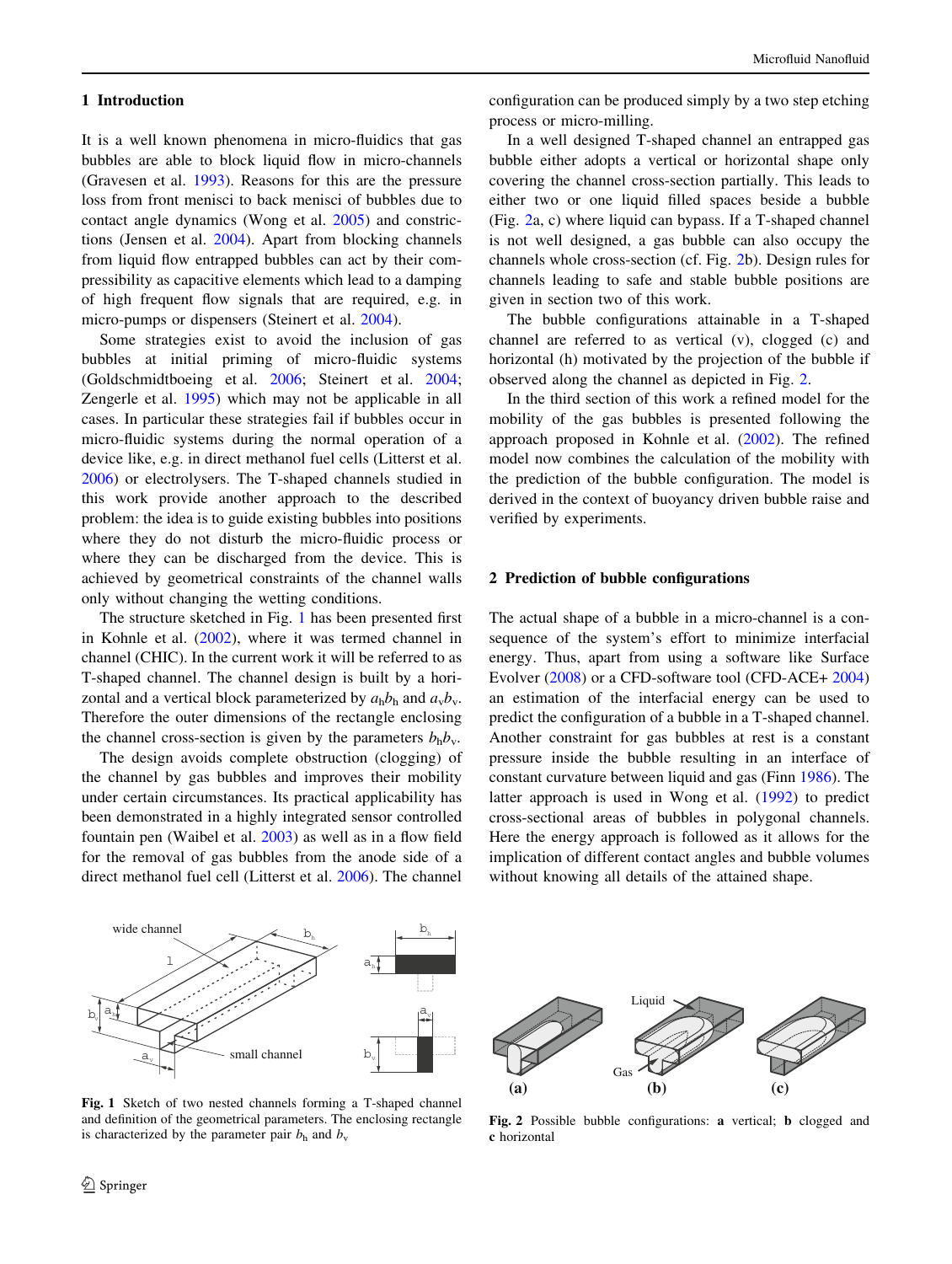#### <span id="page-2-0"></span>2.1 Surface energy balance

The total interfacial energy  $E_{\text{tot}}$  of a liquid filled microchannel containing a gas bubble is given by the sum of all interfacial energies in the system. These can be calculated as the product of interfacial tensions and areas:

$$
E_{\text{tot}} = S_{\text{lg}} \sigma_{\text{lg}} + S_{\text{sl}} \sigma_{\text{sl}} + S_{\text{sg}} \sigma_{\text{sg}} \tag{1}
$$

Comparing different bubble configurations in a given T-shaped channel geometry the area of the liquid to solid interface changes by the same amount and opposite sign as the area of the gas to solid interface since the total solid surface of the channels interior is fixed. Assuming an unknown maximum solid interface  $S_0$  the liquid to solid interface can be expressed as

$$
S_{\rm sl} = S_0 - S_{\rm sg}.\tag{2}
$$

Equation (2) can be used to rewrite the total interfacial energy like

$$
E_{\text{tot}} = S_0 \sigma_{\text{sl}} + S_{\text{lg}} \sigma_{\text{lg}} + S_{\text{sg}} (\sigma_{\text{sg}} - \sigma_{\text{sl}}). \tag{3}
$$

Using the well known Young equation relating the contact angle to the interfacial tensions in the three phase system solid, liquid and gas (Langbein [2002\)](#page-9-0):

$$
\cos \theta = \frac{\sigma_{\text{sg}} - \sigma_{\text{sl}}}{\sigma_{\text{lg}}}
$$
\n(4)

Equation (3) can be rewritten to

$$
\frac{E_{\text{tot}}}{\sigma_{\text{lg}}} - S_0 \frac{\sigma_{\text{sl}}}{\sigma_{\text{lg}}} = S_{\text{lg}} + S_{\text{sg}} \cos \theta. \tag{5}
$$

The second term on the left hand side of Eq.  $(5)$  is constant for any configuration.  $S_0$  and  $\sigma_{sl}$  are unknown but constant. All variable parameters are at the right hand side of the expression. The Eq.  $(5)$  has the dimension of a surface. The left hand side is, except for a constant, proportional to the total interfacial energy. For simplifications it will be defined as effective surface area  $S_{\text{eff}}$ :

$$
S_{\rm eff} := \frac{E_{\rm tot}}{\sigma_{\rm lg}} - S_0 \frac{\sigma_{\rm sl}}{\sigma_{\rm lg}}.
$$
 (6)

The systems effort to minimize the total interfacial energy  $E_{\text{tot}}$  therefore is equivalent to the minimization of  $S_{\text{eff}}$ . Thus by using the substitution Eq. (6), Eq. (5) yields

$$
S_{\rm eff} = S_{\rm lg} + S_{\rm sg} \cos \theta. \tag{7}
$$

Equation (7) includes only the interfacial areas of the bubble  $S_{lg}$  and  $S_{sg}$  as well as the contact angle  $\theta$ . Using Eq. (7) it is possible to compare different bubble configurations to decide which one implies the lowest total interfacial energy and therefore will be adopted by the system.

#### 2.2 Shape approximation

To derive expressions for the surface areas on the right hand side of Eq. (7) the configurations of the bubbles in the T-shaped channel like shown in Fig. [2](#page-1-0) are approximated in this work by prisms as depicted in Fig. 3 with polygonal base areas, enclosing the bubbles. This approximation is justified if the bubbles are long, i.e. their length is considerably larger than the maximum channel diameter. The base areas of the prisms are given by the gas covered crosssection of the channel part containing a gas bubble as shown in Fig. 3.

The parameterization of the T-shaped channel used here allows one to describe the cross-sectional area claimed by a bubble in the vertical or horizontal configuration using a single pair of variables  $a_v$ ,  $b_v$  or  $a_h$ ,  $b_h$  only. In this approximation the bubble length  $l_{\text{bub}}$  is calculated from dividing the bubble volume  $V_{\text{bub}}$  by the cross-sectional area A occupied by the bubble. For the three possible configurations v, h and c formulas for the bubble length are given below:

$$
l_{\rm v} = \frac{V_{\rm bub}}{A_{\rm v}} = \frac{V_{\rm bub}}{a_{\rm v} b_{\rm v}}\tag{8}
$$

$$
l_{\rm h} = \frac{V_{\rm bub}}{A_{\rm h}} = \frac{V_{\rm bub}}{a_{\rm h} b_{\rm h}}\tag{9}
$$

$$
l_{\rm c} = \frac{V_{\rm bub}}{A_{\rm c}} = \frac{V_{\rm bub}}{b_{\rm h} b_{\rm v} - (b_{\rm h} - a_{\rm v})(b_{\rm v} - a_{\rm h})}.
$$
 (10)

#### 2.3 Expressions for the effective surface

In this section expressions for the effective surface are given for the distinct bubble configurations based on Eq. (7). In the configuration where a bubble adopts a vertical position, depicted in Fig. 3a, the effective surface area  $S_v$  yields:

$$
S_{v} = 2a_{v}b_{v} + 2\frac{V_{bub}}{a_{v}b_{v}}(a_{h} + (a_{v} + b_{v} - a_{h})\cos\theta)
$$
 (11)

The first term on the right hand side of Eq.  $(11)$ relates to the front and back area of the bubble. The



Fig. 3 Possible bubble shape approximations as prisms with the according bubble length: **a** vertical,  $l_v$ ; **b** clogged,  $l_c$  and **c** horizontal,  $l<sub>h</sub>$ . Corresponding cross-sections are shown below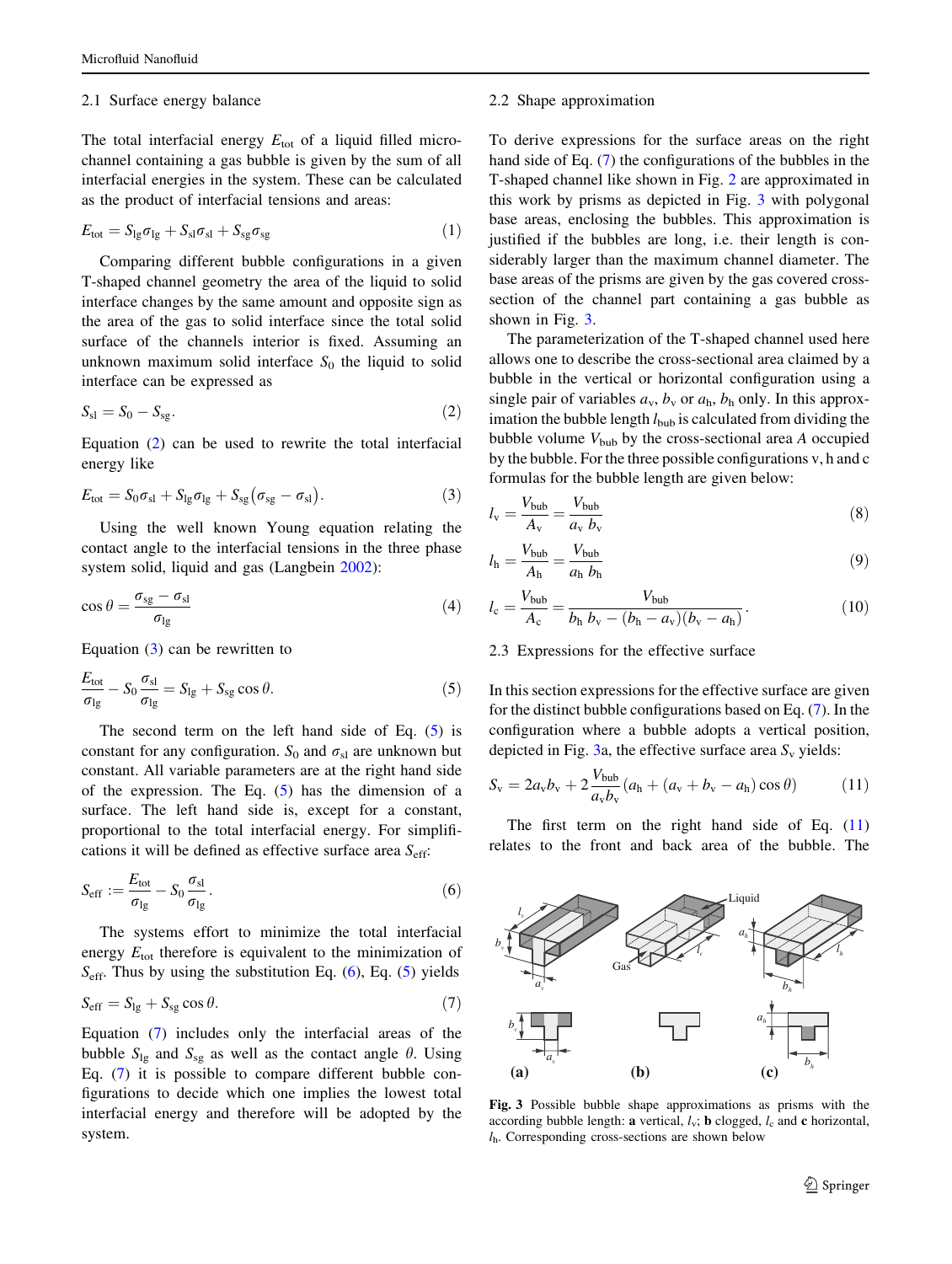<span id="page-3-0"></span>fraction in the second term denotes the bubble length. In the brackets the first term relates to the liquid gas part and the second term to the solid gas part of the bubbles side area.

The effective area for the horizontal configuration  $S_h$ similarly yields:

$$
S_{\rm h} = 2a_{\rm h}b_{\rm h} + 2\frac{V_{\rm bub}}{a_{\rm h}b_{\rm h}}(a_{\rm v} + (a_{\rm h} + b_{\rm h} - a_{\rm v})\cos\theta) \tag{12}
$$

The effective surface area  $S_c$  for the clogged configuration finally results in:

$$
S_c = 2(a_vb_v + a_hb_h - a_va_h)
$$
  
+ 
$$
2\frac{V_{bub}(b_v + b_h)}{(a_vb_v + a_hb_h - a_va_h)}\cos\theta
$$
 (13)

# 2.4 Simplifications for long bubbles and small contact angles

In this section simplifications of the model applicable to many practical cases will be discussed. First, it can be assumed to have bubbles long enough to neglect the front and back areas since they do not contribute significantly to the total surface area of the bubble. Second the contact angle is assumed to be small leading to  $\cos\theta \approx 1$ . This is a typical value for self filling micro-fluidic structures, e.g. aqueous solutions in glass or silicon based systems with oxidized surfaces. The equations for the effective surface can then be simplified to:

$$
\frac{S_v}{V_{\text{bub}}} = 2 \frac{a_v + b_v}{a_v b_v} \tag{14}
$$

$$
\frac{S_h}{V_{\text{bub}}} = 2 \frac{a_h + b_h}{a_h b_h} \tag{15}
$$

$$
\frac{S_{\rm c}}{V_{\rm bub}} = 2 \frac{b_{\rm v} + b_{\rm h}}{a_{\rm v}b_{\rm v} + a_{\rm h}b_{\rm h} - a_{\rm v}a_{\rm h}}
$$
(16)

In Eqs.  $(14)$ – $(16)$  the bubble volume does not contribute to the comparison for determining the bubble configuration anymore. Equations  $(14)$ – $(16)$  are anti proportional to the well known hydraulic diameter. Thus there are formulas for the capillary pressure inside the bubble (Finn [1986](#page-9-0); Langbein [2002\)](#page-9-0).

# 2.5 Design scenario

A typical design scenario for a micro-fluidic system is a given maximum depth  $b_y$  and maximum width  $b_h$  to accommodate a channel. Within this limits a T-shaped channel can be optimized regarding bubble configuration and possible liquid flow rate. Therefore the values of  $a<sub>v</sub>$  and  $a<sub>h</sub>$  can be varied and the resulting bubble configurations can be compared. This has been done in Fig. 4 by plotting the separation lines defined by:

$$
S_{\rm h}(a_{\rm h}, a_{\rm v}) = S_{\rm c}(a_{\rm h}, a_{\rm v}) \tag{17}
$$

$$
S_{\rm v}(a_{\rm h}, a_{\rm v}) = S_{\rm c}(a_{\rm h}, a_{\rm v})\tag{18}
$$

in the  $a_{\rm v}a_{\rm h}$ -plane. These lines divide the  $a_{\rm v}a_{\rm h}$ -plane into three regions where different bubble configurations are adopted. Figure 4 is calculated for the special case of long bubbles with small contact angles like discussed above. For this simplified case the graphs can be given in an explicit form as relations  $a_h(a_v)$ . For the line separating the horizontal and the clogged configuration in the  $a<sub>v</sub>a<sub>h</sub>$ -plane the expression for  $a<sub>h</sub>$  ( $a<sub>v</sub>$ ) yields

$$
a_{\rm h} = \frac{a_{\rm v}b_{\rm h}}{b_{\rm h} - a_{\rm v}}.\tag{19}
$$

Between the vertical and the clogged configuration the relation is given by

$$
a_{\rm h} = \frac{a_{\rm v} b_{\rm v}}{a_{\rm v} + b_{\rm v}}.\tag{20}
$$

Obviously the last equation only has positive solutions as long as the height of the horizontal configuration  $a<sub>h</sub>$  is smaller than the total channel depth  $b_v$ .

In Fig. 4 the vertical configuration is adopted over a wide range of parameters. This results from the fact that the low aspect ratio of  $b_v/b_h = 0.3$  of the enclosing rectangle favours this configuration. In contrast, for aspect ratios of  $b_v/b_h > 1$  the horizontal configuration is preferred. For an aspect ratio of  $b_v/b_h = 1$  the graph becomes symmetric.

# 2.6 Varying contact angles

In the general case of arbitrary contact angles and finite bubble length, when solving Eqs. (19) and (20) for  $a_h(a_v)$ , one obtains large expressions with several distinctions



Fig. 4 Separation lines and associated bubble configurations for  $b_v = 300 \text{ }\mu\text{m}, b_h = 1,000 \text{ }\mu\text{m}.$  Calculations for long bubbles with  $\theta = 0^{\circ}$  and sketches of the channel geometry at arbituary chosen positions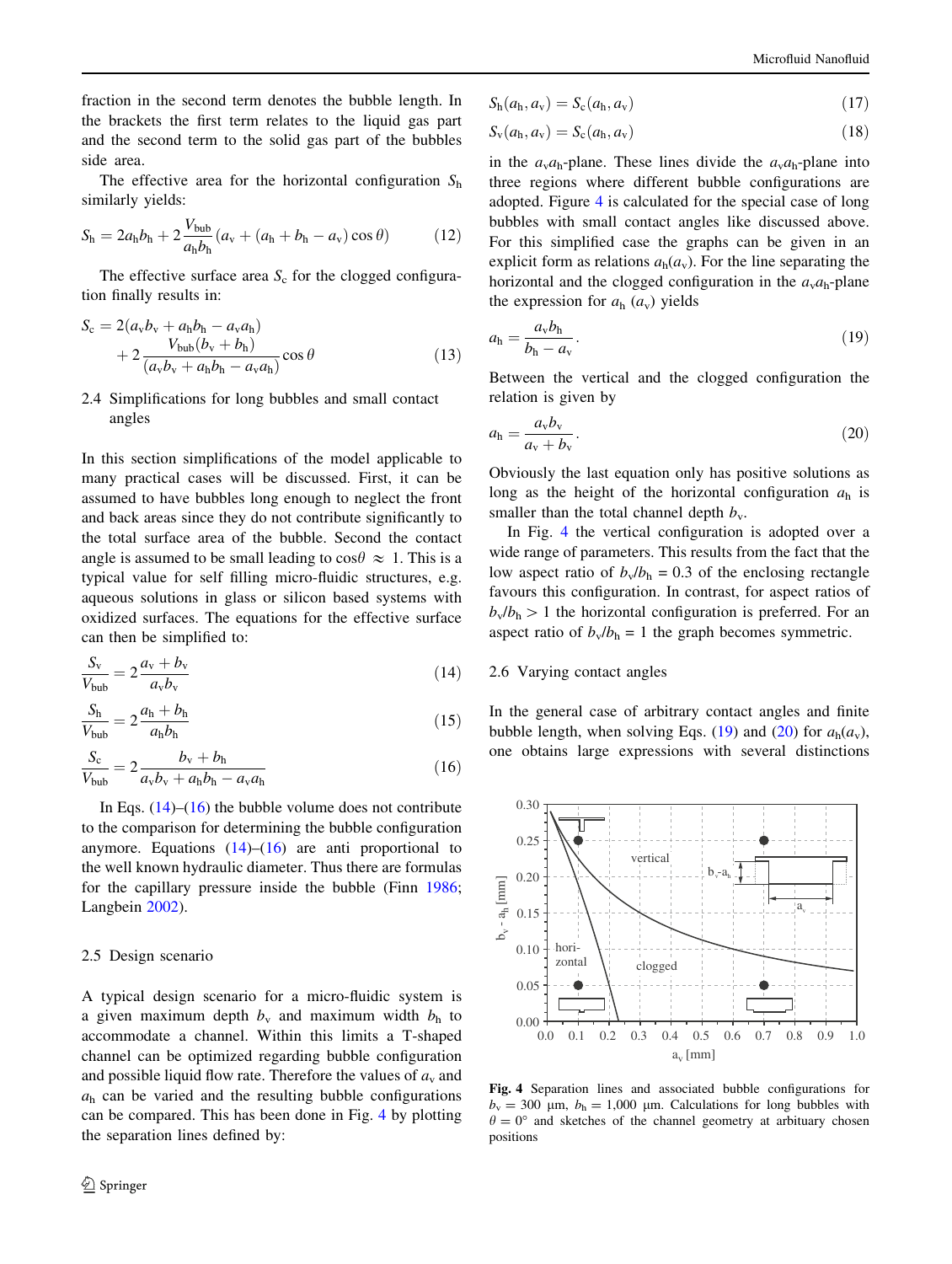between regions of definition. Here numerical evaluations of the equations for the considered case  $b_y = 300 \mu m$  and  $b<sub>h</sub> = 1,000 \mu m$  are presented instead. These calculations are performed under the assumption of long bubbles, thus the first terms in Eqs.  $(11)$  $(11)$ – $(13)$  $(13)$  are neglected. The results are given in Fig. 5.

A variation of the contact angle from zero towards ninety degrees results in an increasing preference of the system towards the clogged configuration.

#### 2.7 Varying bubble volume

With decreasing bubble length the relative contribution of the bubble caps to the surface energy increases. This is documented in Fig. 6 by numerical evaluation of the bubble shape for different bubble volumes at a constant contact angle of  $\theta = 0^{\circ}$ . It is found that smaller bubbles are more likely to adopt the vertical or horizontal configuration than the clogged configuration. In this calculation bubble volumes are denoted by multiples of  $b_h^2 b_v$  corresponding to the volume of a bubble in the channel with size  $b_h \times b_v$  and length  $b<sub>h</sub>$ . Figure 6 shows that the approximations made before do not hold for shorter bubbles. However, smaller bubbles tend to prefer a non-clogging configuration compared to longer bubbles. Thus, the approximation made above provides a worst case limit for estimating clogged configurations.

#### 2.8 Comparisons to experiments and simulations

The presented model was compared with experiments performed with a setup described in more detail in Litterst et al. ([2004\)](#page-9-0). In these experiments air bubbles have been studied in different Pyrex-covered T-shaped silicon channels filled with water. After priming the channels with



Fig. 5 Separation lines and bubble configurations in dependence of contact angle. ( $b_v$  = 300 µm,  $b_h$  = 1,000 µm). Long bubbles are assumed



Fig. 6 Separation lines and bubble configurations for different bubble volumes in multiples of  $b_h^2 b_v$ 

deionized water by using a syringe pump, a single air bubble has been injected with a second syringe pump. After sealing the channel with a tape, the bubble configuration has been photographed from the top of the channel. For completion simulations based on computational fluid dynamics (CFD) have been performed to test the validity of the analytical approach. The program used for the simulations is CFD-ACE+ [\(2004](#page-9-0)). The adopted bubble configurations in the experiments for  $\theta \approx 5^{\circ}$  as well as for the simulations  $(\theta = 5^{\circ})$  exhibit a good agreements as displayed in Fig. [7.](#page-5-0) The channels considered in the experiments and simulations have a maximum width and depth of  $1,000 \times 300 \mu m^2$ and varying values of  $a<sub>v</sub>$  and  $a<sub>h</sub>$ . To simplify the sizing of the bubble length a scale with a pitch of  $500 \mu m$  was etched into the silicon samples alongside the channels.

In Fig. [8](#page-5-0) the results of the analytical model are plotted for  $\theta = 5^{\circ}$  along with the experimental results and simulated data (symbols). Channel parameters and experimentally observed bubble configurations are depicted in Fig. [9.](#page-5-0)

While the horizontal and vertical bubble configuration is predicted correctly in all cases the model fails in some cases for the clogged bubble configuration. Since simulation and experimental results agree well in all studied cases, the deviation has to be attributed to the analytical model. A possible reason for this might be the more complex geometry of the clogged bubble configuration and the additional forces acting in the non-convex regions which are not considered in the geometrical approximation of the model.

Nevertheless, the vertical and the horizontal bubble configuration are always predicted correctly. As the deviation from the predicted configuration is always in favour of the technically preferred vertical or horizontal configuration the analytical model provides certainly a worst case estimate whether clogging will occur. Therefore it can be used as a reliable tool for the design of non-clogging channels.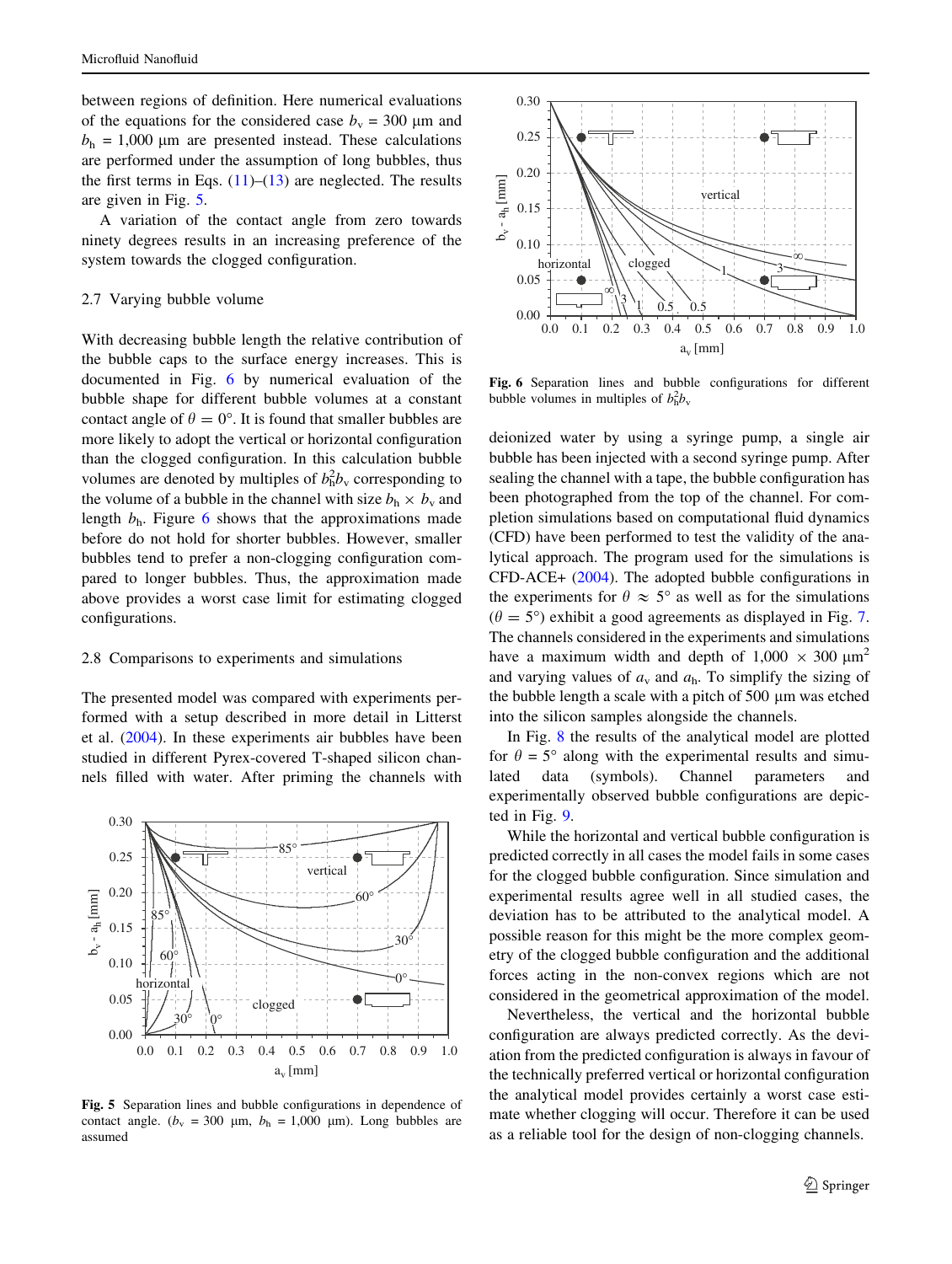<span id="page-5-0"></span>Fig. 7 CFD simulations (perspective view) and experimentally obtained photographs (top view) of equilibrium bubble configurations; a vertical, b clogged and c horizontal





Fig. 8 Experimentally evaluated bubble configurations and results from CFD simulations (symbols) compared to model predicted configurations (separation lines) for  $b_y = 300 \text{ µm}; b_h = 1,000 \text{ µm}$ 



Fig. 9 Sketches of the equilibrium bubble configuration obtained by experiments. The *numbers* in brackets signify  $a_v$ ,  $a_h$  and  $b_v - a_h$  in  $\mu$ m, respectively ( $b<sub>h</sub> = 1,000 \mu m$ ;  $b<sub>v</sub> = 300 \mu m$ )

### 3 Dynamic bubble behaviour

### 3.1 Buoyancy driven bubble raise

The separation of liquid and gas in the cross-section of the T-shaped channel enables the liquid to bypass bubbles. In the following the rise velocity of a bubble in a T-shaped channel subjected to buoyant forces in a vertically arranged channel with sealed ports is investigated. The mean velocity of the liquid bypassing the bubble can be determined by looking at the upward directed gas flow rate  $\Phi_{\rm gas}$ and the downward vectored liquid flow rate  $\Phi_{\text{liq}}$ . The highest bubble rise velocity is determined for a situation where the flow of the bubble and the liquid are oppositely directed. However, this can be compared with a situation of a stationary bubble and pressure driven liquid bypassing through the side channel. By optimizing the geometry for the highest rise velocity for the oppositely directed movement of gas bubble and liquid the dynamic situation with a rectified movement will show an even better performance. Following the approach of Kohnle et al. ([2002\)](#page-9-0) the velocity is given by the balance of both flow rates. Hereby the gas flow rate  $\Phi_{\rm gas}$  is defined as the rise velocity of the gas bubble multiplied with its cross-sectional area.

The liquid flow rate  $\Phi_{liq}$  can be predicted from the hydrostatic pressure difference over the bubbles length compared to the fluidic resistance of the liquid filled bypass. Due to the different bubble positions both flow rates have to be defined case sensitive for either the horizontal or the vertical bubble configuration. In case of the blocked channel the liquid flow rate is zero as no part of the channel cross-section is open to the liquid. Flow in the corners or the thin film beside the bubble is orders of magnitude smaller than the flow in an open bypass and is therefore neglected (Wong et al. [1995](#page-9-0)). For the case of the horizontal bubble configuration the velocity reads as:

$$
\bar{v}_{\rm h} = \frac{\rho g a_{\rm v}^3 (b_{\rm v} - a_{\rm h})^3}{8\eta (a_{\rm v} + b_{\rm v} - a_{\rm h})^2 b_{\rm h} a_{\rm h}}
$$
(21)

In case of the vertical bubble configuration two bypasses are formed as shown in Fig. [2a](#page-1-0). The two liquid filled channels left and right of the bubble act as a parallel connection of two fluidic resistances in the calculation. This yields a velocity for a vertical bubble configuration of:

$$
\bar{v}_{v} = \frac{\rho g a_{h}^{3} (b_{h} - a_{v})^{3}}{8 \eta a_{v} b_{v} (2a_{h} + b_{h} - a_{v})^{2}}
$$
(22)

Equations  $(21)$  and  $(22)$  are independent of the bubble length. Nevertheless, for ''short'' bubbles effects like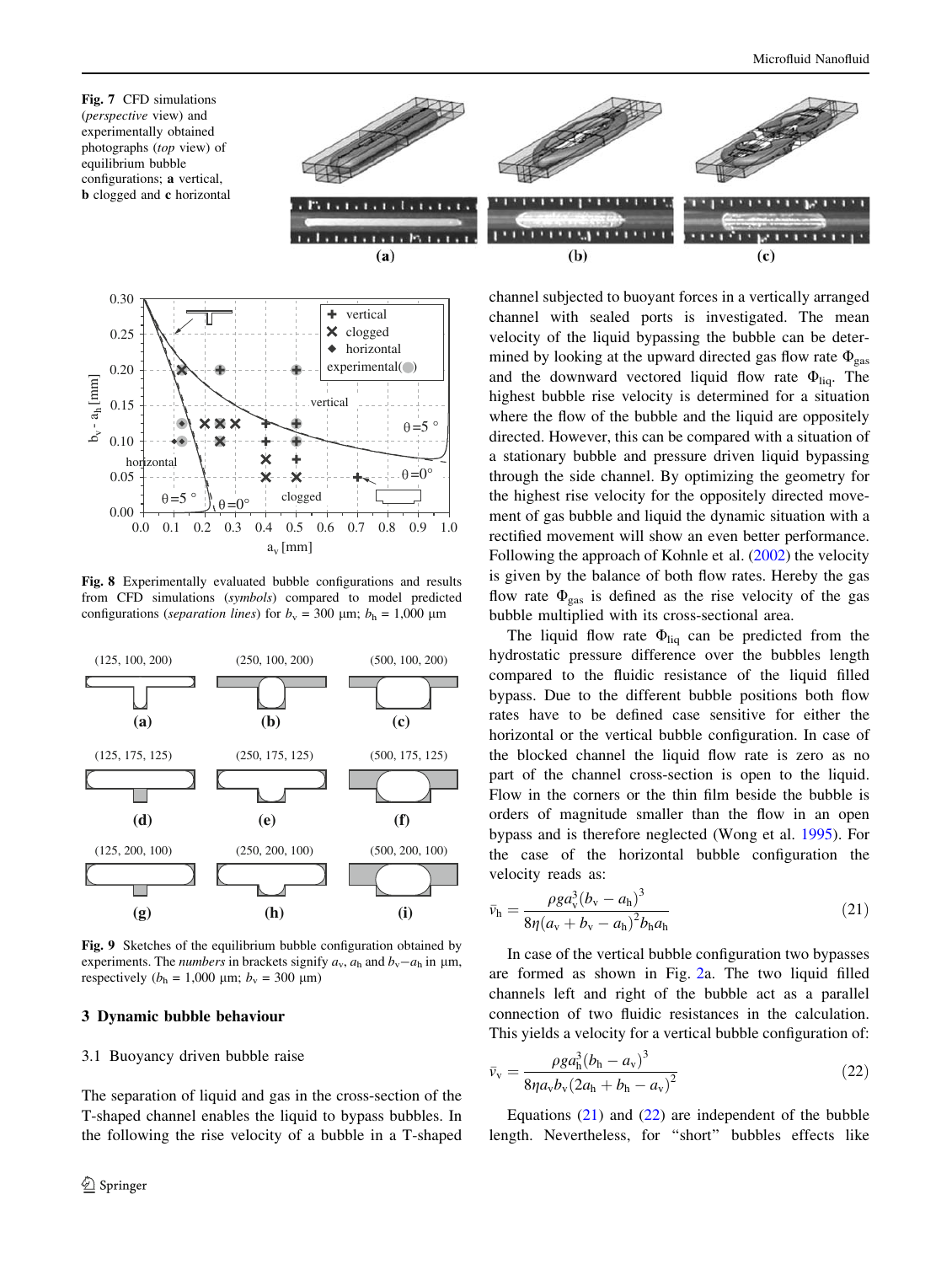<span id="page-6-0"></span>contact line pinning can dominate. Therefore in experiments the predicted velocity is only observed for sufficiently long bubbles (cf. Kohnle et al. [2002;](#page-9-0) White and Beardmore [1962\)](#page-9-0).

The predicted bubble velocity is displayed as a contour plot as function of  $a_v a_h$  in Fig. 10 for the investigated channel of  $b_h = 1,000 \mu m$  width and  $b_v = 300 \mu m$  depth. The plot shows huge differences in the velocity between the vertical and the horizontal bubble configuration. The maximum velocity is achieved for the vertical position at the transition line to the clogged channel. The theoretical absolute maximum for the considered case calculates to  $v_{\text{max}} = 16.87 \text{ mm s}^{-1}$  and is reached for the channel geometry characterized by  $a_v = 224 \mu m$ , and  $a_h = 128 \mu m$ . Numerically the maximum velocity evaluates for the vertical bubble configuration to be 19 times higher than the maximum velocity in the horizontal bubble configuration for this geometry. The huge difference in the velocity results mainly from the aspect ratio of the embedding structure of 0.3 which is typical for micro-fluidic channels.

# 3.2 Buoyancy experiments

The model for the bubble buoyancy velocity was verified by experiments with channels like described in Fig. [9](#page-5-0) in the previous section. Test samples were fabricated by deep reactive ion etching in silicon and sealed with a Pyrex cover by anodic bonding like reported in Litterst et al. ([2004\)](#page-9-0). The media used for all presented experiments are deionized water and air. After priming the channels with water, a single air bubble has been induced with a syringe pump. Then the channel ports have been sealed with tape. The channel has been turned into an upright position and the bubble started to move upwards. A video-camera has been used to study the bubble movement and the video has been analysed later to determine the bubble length and velocity. The experiment has been repeated several times for each bubble in both channel directions and for different bubble sizes.

The results of the buoyancy experiments are summarized in Fig. [11.](#page-7-0) The velocities obtained in channels (c), (d) and (g) show very good agreement with the analytical model and stay slightly below the predicted values. The channels (a), (h) and (e) are completely blocked and therefore exhibited no or negligible mobility as expected. For the channels (i), (b) and (f) the experimentally obtained velocity is only half the predicted value. The reason for this is that the length of the test samples did not allow the bubbles to reach the steady state maximum velocity before reaching the end of the sample.

The buoyant velocities obtained in the channels (c), (f) and (i) with bubbles of different size are depicted in Fig. [12](#page-7-0) as functions of the bubble length. In case of the channel (c) the experimental values saturate slightly below 2 mm  $s^{-1}$ , which means that the maximum velocity is reached within the sample length. For the other samples no saturation could be detected and it can be assumed that the maximum velocity was not reached in these cases. To visualize the fact, that the maximum velocity in samples (f) and (i) could be limited by the sample length (i.e. the maximum bubble length  $l_{\text{bub, max}}$ , the data was extrapolated with a linear fit from the origin towards the theoretical bubble velocity. Obviously for the designs (f) and (i) the maximum velocity should be expected for bubbles of around 100 mm length which is far outside the considered experimental sample. Thus, it is most likely that for these cases the maximum velocity was not obtained indeed.

Beside the crude approximation of the gas bubbles as prisms, there are additional drag forces on bubbles as shown, e.g. in Wong et al. ([1995,](#page-9-0) [2005](#page-9-0)) that may be responsible for some deviation from the presented theory. These effects are independent of the bubbles length (contact angle hysteresis and contact angle dynamics, thin film deposition) but partially dependent on a bubbles velocity (thin film deposition, contact angle dynamics). It is out of scope of this article to quantify such effects as they depend strongly on surface conditions and the actual geometry (Wong et al. [1995](#page-9-0), [2005](#page-9-0); Bretherton [1961;](#page-9-0) de Gennes [1985](#page-9-0)).

Though the maximum predicted velocity for vertical bubbles could not be unambiguously confirmed experimentally for all studied channels, the velocities for the vertical bubbles are in all cases one order of magnitude higher than for the horizontal bubbles. Thus, vertical

Fig. 10 Maximum theoretical velocity  $v_{\text{max}}$  of gas bubbles in a T-shaped channel as a function of  $b_y - a_h$  and  $a_y$  at a fixed channel width of  $1,000 \mu m$  and a total depth of 300 µm. The indices  $(a)$  to  $(i)$  refer to test samples that have been used for buoyancy experiments (cf. Fig. [9](#page-5-0))

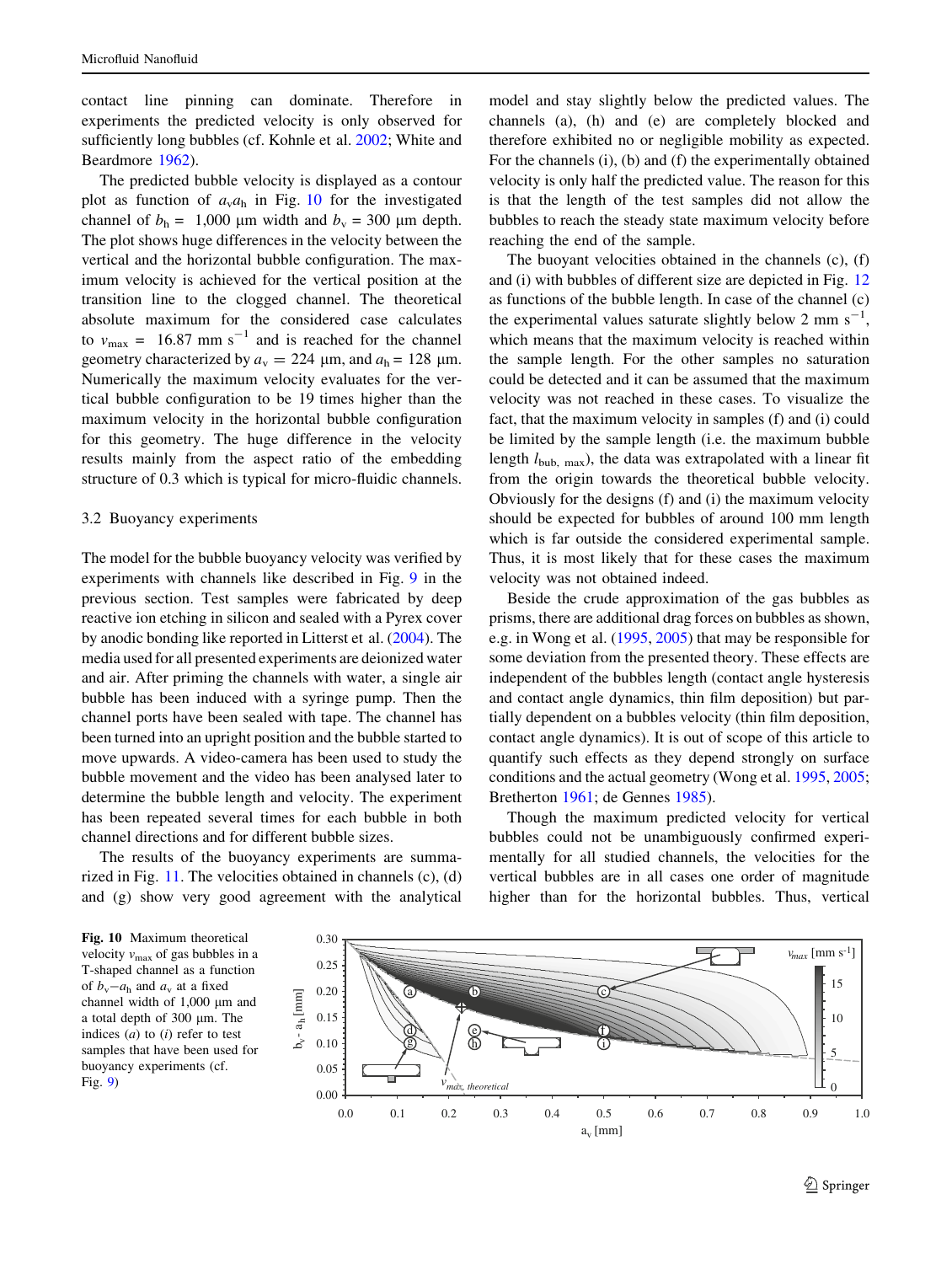<span id="page-7-0"></span>

Fig. 11 Measured maximum buoyant velocities of gas bubbles  $(l_{\text{bub max}} = 60 \text{ mm})$  for the various configurations shown in Fig. [10](#page-6-0) and in comparison to the analytically predicted maximum velocities



Fig. 12 Measured buoyant velocities for the channels (i), (f) and (c) as function of the bubble length. The experimental data is linearly extrapolated as shown in the graph

bubbles can be considered to be the most favourable configuration to achieve high mobility in T-shaped microchannels of low outer aspect ratio  $b_v/b_h$ . The proposed model is able to predict the trend of the velocity magnitude correctly and therefore can be used for optimization of different channel designs to achieve maximum bubble velocity.

# 3.3 Optimum channel design for highest mobility

In this section the optimum channel design regarding bubble rise velocity is presented. It is derived for any embedding geometry  $(b_h \times b_v)$  and valid for long bubbles and small contact angles.

Since the highest velocity is achieved for the channel design that provides the lowest fluidic resistance in the bypass channel, the problem scales with the hydraulic diameter of the bypass channels. The maximum hydraulic diameter can be achieved for  $b_h \times b_v$  and thus for  $a_v = b_h$ and  $a_h = b_v$ . In this case however, a bubble obtains a clogging configuration. To ensure a non-clogging configuration simultaneously with the maximum velocity of a gas bubble, the design parameters have to be close to the separation line between the non-clogging and the clogging configuration in the  $a<sub>v</sub>a<sub>h</sub>$ -plane, because the hydraulic diameter is largest inside the clogged region. To find the absolute maximum, the extreme value

$$
\frac{\mathrm{d}}{\mathrm{d}a_v}\bar{v}(a_v,b_h,b_v) = 0\tag{23}
$$

is evaluated along this graphs. This is done by inserting the expressions for the separation lines Eqs. [\(19](#page-3-0)) and [\(20](#page-3-0)) into the expressions for the velocities Eqs.  $(21)$  $(21)$  and  $(22)$  $(22)$ . This was done with Mathematica, a computer algebra system (Mathematica<sup>®</sup> [2006](#page-9-0)). The calculation is straightforward and leads to large expressions, not given in this manuscript. Here only the results will be shown. For a general description, the length scales are made dimensionless by the horizontal channel extension  $b<sub>h</sub>$  in the following. The resulting maximum velocities are normalized against  $\rho g b_v b_h/(8\eta)$  and plotted in Fig. [13](#page-8-0) versus the aspect ratio  $b_v/b_h$ . The value used for normalization of the velocities is the virtual velocity a bubble would have in a channel with the enclosing rectangle as cross-section when rising against a liquid flow in a second channel having the same crosssectional area. This case is purely virtual but it provides an upper limit of the bubble velocity inside the enclosing rectangle. Comparison with this value yields how well the realized channel utilizes the area of the enclosing rectangle.

The corresponding couple's  $a<sub>v</sub>a<sub>h</sub>$  leading to the maximum velocities depicted in Fig. [13](#page-8-0) are plotted in Fig. [14.](#page-8-0) For  $b_v/b_h < 0.851$  the maximum velocity is always achieved by channels which lead to vertical bubble configurations while for  $b_v/b_h > 0.851$  geometries that exhibit a horizontal configuration achieve the highest velocities.

The lowest maximum velocity is reached for  $b_v/b_h =$ 0.851. In this case two similar channel configurations exist leading to the same velocity. One exhibits a horizontal and the other a vertical bubble configuration.

To understand the asymmetry of the graph in Fig. [13](#page-8-0) one has to take into account that in case of the vertical bubble configuration two bypass channels are built while for the horizontal case only one bypass exists, leading to lower resistance at the same bypass area.

It is remarkable that the maximum achievable bubble velocities increase in general with non-symmetric aspect ratios. The explanation is that with starting from 0.851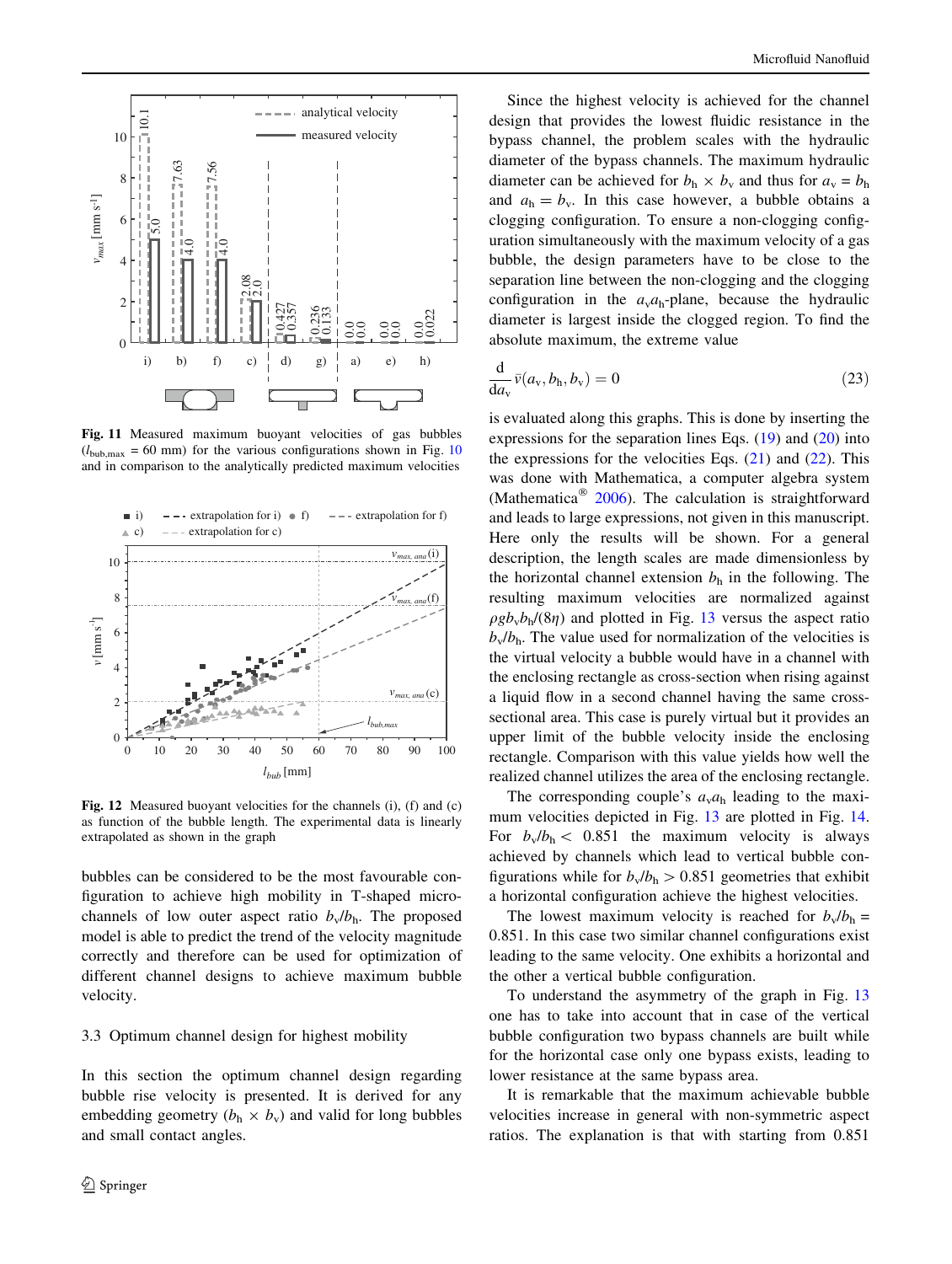<span id="page-8-0"></span>

Fig. 13 Maximum normalized bubble velocity for aspect ratios  $b_v/b_h$ from 1/5 to 5. For  $b_v/b_h = 0.851$  horizontal and vertical bubbles have the same velocity although the underlying geometries differ

increasing or decreasing aspect ratios, the part of the channel profile occupied by the liquid rises much stronger than the part occupied by the bubble. One may think about a T-shaped channel leading to a vertical bubble. The bubble stays vertical even if the total width  $b<sub>h</sub>$  increases, leading to a smaller flow resistance.

Numerically, an absolute upper limit of 0.148 can be evaluated for the dimensionless normalized velocities. It is predicted for very high  $(>100)$  as well as low  $(<0.01)$ aspect ratios  $b_v/b_h$ . The channel configurations evaluated in Fig. 13 for aspect ratios of up to 5 and down to 1/5 already reach about half of this absolute maximum velocity. Thus, usage of further deformed channels will not increase this value by orders of magnitude.



Fig. 14 Design parameters for channels with maximum bubble velocity for any given aspect ratio  $b_v/b_h$  from 1/5 to 5. The parameters  $a_v$  and  $a_h$  can be determined either computationally or read from the graph

The mobility model was derived in the context of buoyancy driven bubbles. Nevertheless, it can be straightforward applied to bubbles driven by centrifugal forces in rotational systems or any other body forces. Also bubbles driven by capillary forces due to electro wetting, the thermo capillary effect or tapering of channels along the axis of movement can be treated in a similar way. In particular, as long as the driving force scales linearly with the bubble length the model should hold without adjustments as the viscous drag scales linearly with the length as well.

### 4 Conclusions

T-shaped channels are a beneficial alternative to standard micro-channels where micro-fluidic structures have to be kept from clogging by gas bubbles or bubbles have to be transported. For save operation conditions it is essential to design channels leading to the desired non-clogging bubble configurations. The presented analytical model serves this task as it predicts reliably the desired horizontal and vertical bubble configurations. For good wetting conditions with contact angles near zero degree. two simple formulas, Eqs.  $(19)$  $(19)$  and  $(20)$  $(20)$  are given to decide whether a design leads to a non-clogging configuration or not. For higher contact angles the tendency towards clogging increases. The more complex formulas for the general case can be evaluated numerically or by computer algebra.

The bubble velocity model enables one to compare the bubble velocities in T-shaped channels not only for gravity driven flow but for bubbles driven by various forces. The presented dimensionless maximum velocity describes how efficient the available area is used for the movement of bubbles. In general this value increases for aspect ratios deviating from 0.851 in any direction. For specific optimization purposes one may either take out the best performing channel designs for any aspect ratio from 1/5 to 5 from the presented graphs or solve the equations with computer algebra like described. For typical micro-fluidic designs with low aspect ratios the vertical bubble positions exhibit highest mobility. This has been utilized already in a novel flow field for a direct methanol fuel cell in Litterst et al. [\(2006](#page-9-0)). The application of this channel in a direct methanol fuel cell also deals with multiple bubbles and the bubble configuration is correctly described by the presented model also in this case. Furthermore in most cases the bubbles coalesce when they come close together and can then be treated as one as presented here.

Acknowledgments This work was funded by the German Federal Ministry of Economics and Technology (BMWA) within the Inno-Net-program and by the Deutsche Forschungsgemeinschaft Project Number ZE 527/3-1.